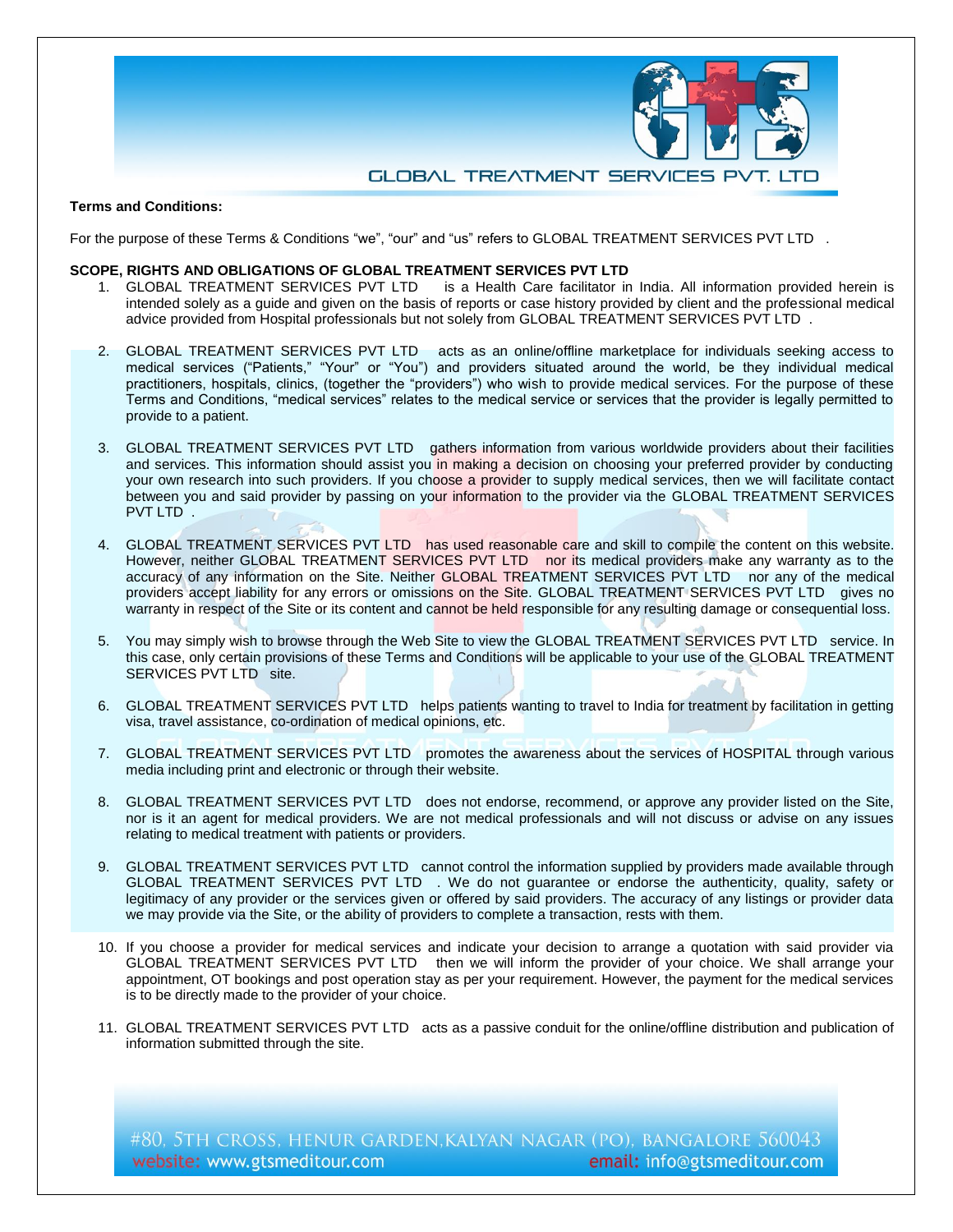

## **GLOBAL TREATMENT SERVICES PV**

- 12. GLOBAL TREATMENT SERVICES PVT LTD has no obligation to screen content or information in advance, and is not responsible for screening or monitoring material posted by providers. Providers are solely responsible for the content and information provided to GLOBAL TREATMENT SERVICES PVT LTD , which is published on the site through our data entry forms or otherwise. We reserve the right to edit or remove providers' content if we believe it is untrue or a liability for GLOBAL TREATMENT SERVICES PVT LTD .
- 13. You acknowledge we may publish your reviews of providers or the medical services provided to you by providers either on the site or on associated or linked sites. You consent to the unrestricted publication of such reviews.

Name: Passport No:

Signature:

- 14. GLOBAL TREATMENT SERVICES PVT LTD shall provide the medical opinion on behalf of best medical treatment from their data bank on the basis of primary medical report provided by patient.
- 15. GLOBAL TREATMENT SERVICES PVT LTD can also provide other facilities like travel, Local conveyance, stay on the request by the patient.
- 16. Patient shall pay the total package fees of hospital to the hospital directly.
- 17. Patient shall intimate to their treatment schedule to GLOBAL TREATMENT SERVICES PVT LTD within the marginal schedule with the token advance as per the hospital policies disclosed by GLOBAL TREATMENT SERVICES PVT LTD .
- 18. The Patient shall be binding to reach for his/her treatment as per their disclosed schedule, if any change in their disclosed schedule then patient should intimate to GLOBAL TREATMENT SERVICES PVT LTD
- 19. This Agreement and the patient therein shall be governed by laws of India and all disputes arising out of this agreement shall be subject to jurisdiction of Court in Mumbai city (India) only.
- 20. Both parties understand and shall endeavor to make it clear to the patient and his/ her companion(s) shall abide by the terms listed in the consent forms of the hospital to be signed at the time of admission and any dispute or difference of any nature shall also be governed by laws of India only and be subject to jurisdiction of Court in Mumbai city (India) only.

### **GLOBAL TREATMENT SERVICES PVT LTD shall not be liable for:**

- 1. Death of patient despite proper treatment.
- 2. Improper response to treatment by the patient, which would entail sending him back to his hometown.
- 3. Any complication that may arise during treatment resulting in death, permanent / temporary disablement of the patient for which proper care was taken by the Hospital (s) Doctors in the normal course.
- 4. Any act or omission, which is one beyond the scope of this agreement.

#80, 5TH CROSS, HENUR GARDEN, KALYAN NAGAR (PO), BANGALORE 560043 website: www.gtsmeditour.com email: info@gtsmeditour.com